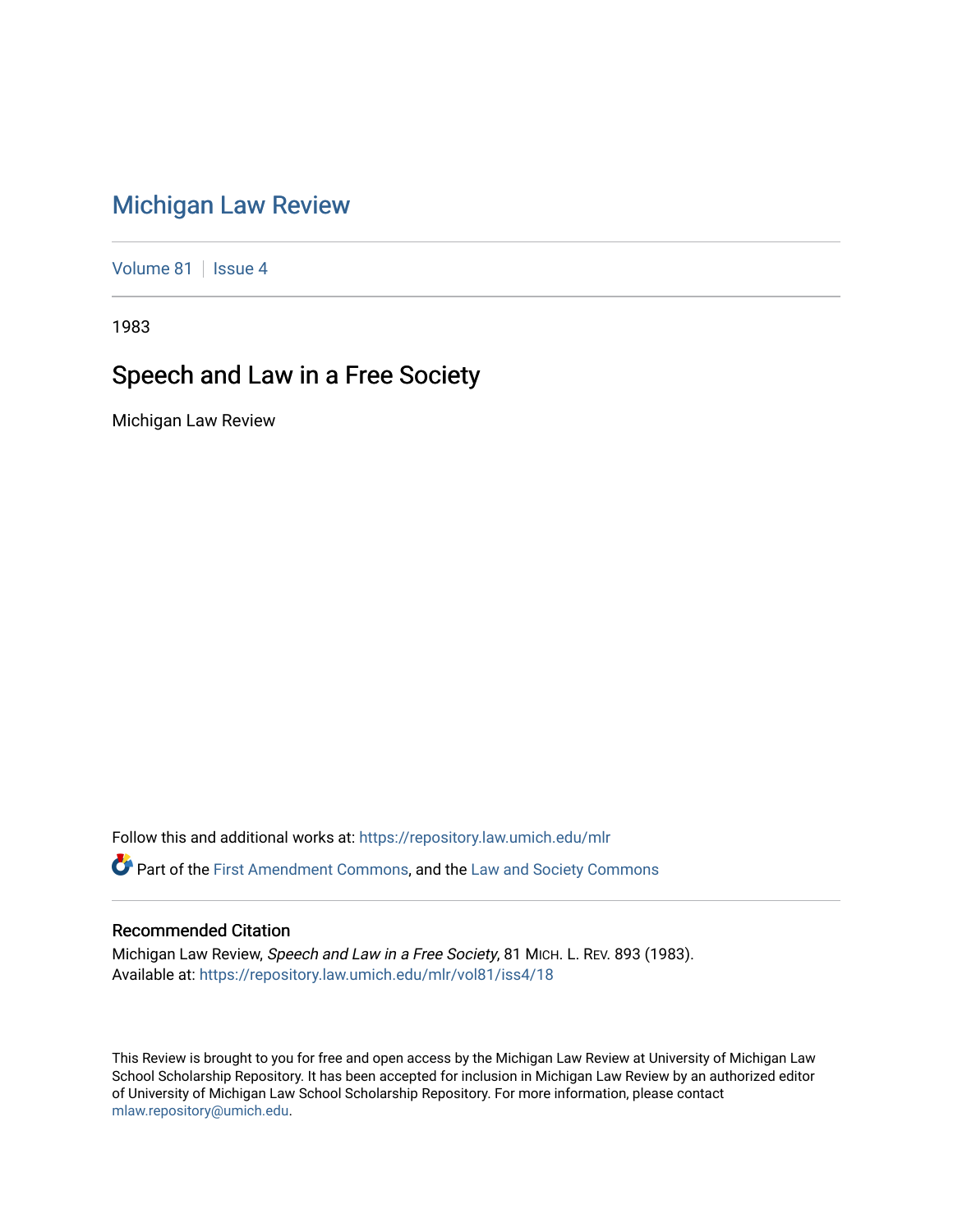SPEECH AND LAW IN A FREE SOCIETY. By *Franklyn s. Haiman.*  Chicago: University of Chicago Press. 1981. Pp. x, 481. \$22.50.

Franklyn S. Haiman's *Speech and Law In a Free Society* examines the interplay of forces that constrain and encourage "freedom of expression"<sup>1</sup> in American society. Haiman's book does not offer well-defined rules of law or clear indications of likely judicial outcomes in first amendment cases. Rather, it focuses on what the author believes the law should be. Haiman acknowledges the "lack of consensus in our society concerning the basic purposes and values underlying the First Amendment" (p. 5), and offers a thorough analysis of many current first amendment issues based upon his own values. Readers interested in democratic theory, as well as the uninitiated seeking exposure to first amendment issues will find Haiman's assertions of his values and principles useful catalysts in the precipitation of their own perspectives on the first amendment.

Haiman begins by outlining the values and principles underlying his theories. He then discusses a multitude of interests that compete with freedom of expression, analyzing them in light of the values he asserts. Haiman outlines the historical progression of court decisions relating to each issue, and then theorizes about what the law should be.

Haiman concludes his analysis by proposing four principles for resolving conflicts between freedom of expression and other competing interests (pp. 425-26): (1) the·remedy for injury caused by speech should be more speech; (2) individuals in a free society are responsible for their own behavior, unless deprived of free choice by deception, physical coercion or mental impairment; (3) if the market place of ideas remains open, individuals are the best judges of their own interests; and (4) government must have a compelling justification whenever it requires unwilling communication or withholds information it possesses. Haiman admits that a society that honored these principles would not suit the "squeamish or apathetic" (p. 429).

In general, Haiman's concluding principles effectively synthesize both his own normative analysis and the principles of classic liberal political theory from which they derive.<sup>2</sup> Some of his more radical claims, however, conflict not only with widely held liberal values but with other portions of his argument as well.

Haiman concludes, for example, that the principle of repairing injury

2. Much of Haiman's thought can be traced to Mill, and the gist of many of his arguments for free expression to Milton's classic argument against the licensing of books. *See generally* J. s. MILL, ON LIBERTY, *in* XVIII WORKS 213 (J. Robson ed. 1977); J. MILTON, AREOPAGlTlCA (R. Jebb ed. 1918).

I. Haiman chooses to consider "speech" and "the press" as "identical twins,'' deserving of the same constitutional protection. The word "expression" is used here to include both terms. Haiman does not concentrate on this point; he discusses the possible constitutional distinctions between the terms only briefly. He is quite prepared to accept "a bit of constitutional redundancy" (p. 15) to avoid any confusion that might exist if the terms were accorded different treatment. Former Justice Potter Stewart argues for separate treatment for speech and the press. *See* Stewart, *"Or of the Press,"* 26 HASTINGS L.J. 631 (1975); *see also* w. BERNS, THE FIRST AMENDMENT AND THE FUTURE OF AMERICAN DEMOCRACY (1976).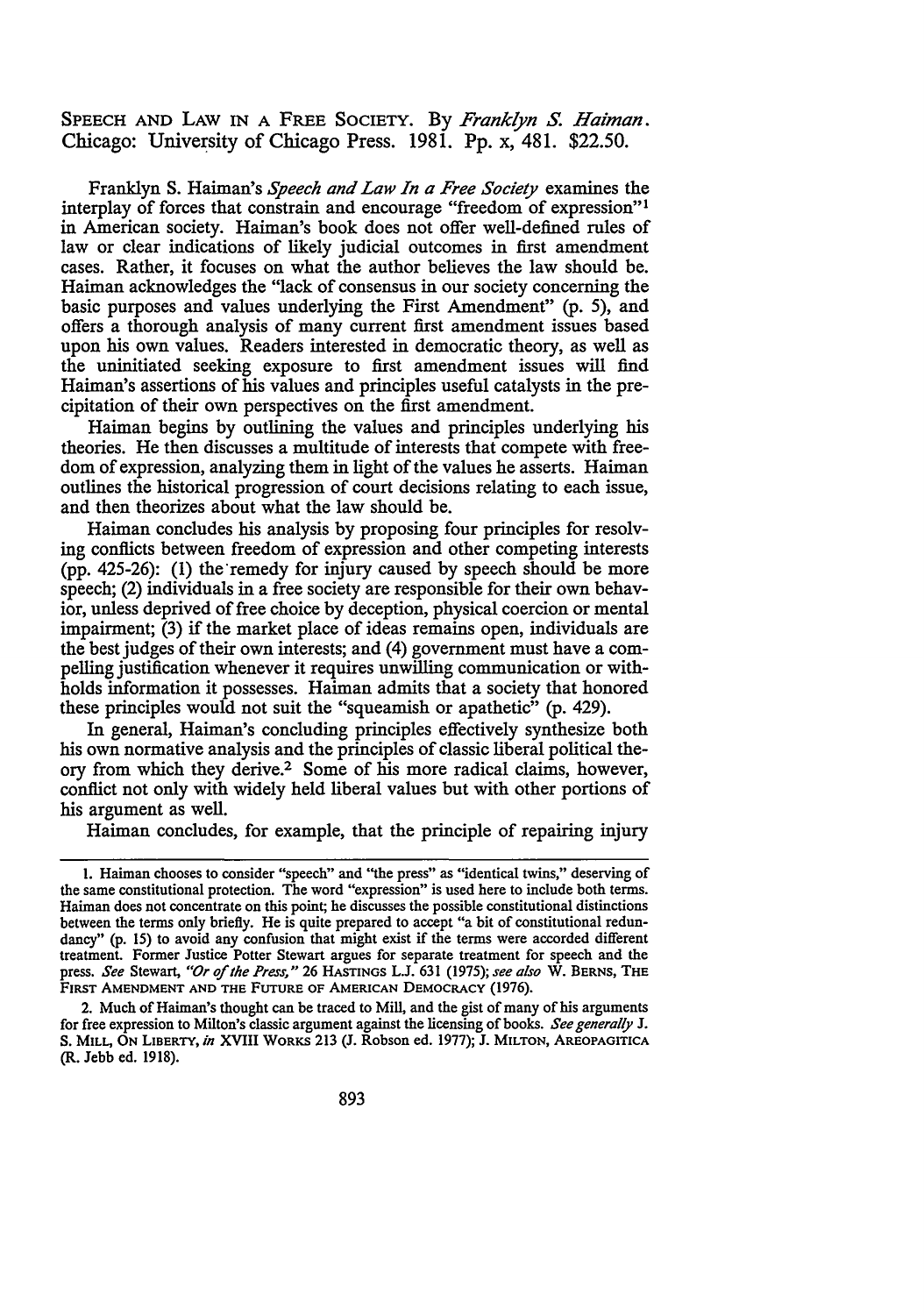caused by free speech with more speech justifies a major retrenchment in the law of defamation (pp. 43-60). Haiman argues for conditioning defamation actions for damages on the defendant's refusal to retract or furnish a forum for reply, and for eliminating the "reckless disregard" element of the *New York Times* standard,3 thus requiring proof of knowing falsity before a plaintiff could recover. Reliance on the right to reply assumes that replies by the defamed can restore their reputations, and that enforcement of the right will be less coercive than a damage remedy. Haiman concedes that certain libels may inflict irreparable injury, and that the denial of wrongdoing by the subject of suspicion is less credible than judgment of an impartial court to the same effect. He would retain the damage remedy for those cases (few in number, he believes) of irreparable injury, and trust the public's perception of the truth (as we do with politics and religion) to mitigate the need for judicial intervention. The defense, while admirable, is unconvincing.

The right to reply remedy is largely illusory. As a unanimous Supreme Court pointed out in *Tomillo,*4 an enforced right to reply will chill and displace speech as readily as any other form of censorship. Conditioning libel suits on the denial of reply space or time by the defendant might pass the test of constitutionality under *Tomi/lo,* but only because the remedy could be rejected by the defendant. If the underlying reasoning of *Tomi/lo*  is correct, as Haiman appears to concede, defendants will either categorically opt for a court contest (if the costs of litigation, including the risk of judgment, are less than the costs of publishing replies) or, more likely, simply avoid any communication that might provoke the demand for reply space (if the costs of reply exceed the benefits of controversial speech). The result would be either a uniform fall-back on current defamation law, or the serious restraint of vigorous debate on controversial issues implicating personal reputations. In the latter scenario, truth and falsehood would grapple only in the minds of cautious journalists, and the public would never get the chance to exercise its judgment.

As for modifying the *New York Times* standard, reckless disregard comes into play only given proof of actual falsity.<sup>5</sup> If knowingly false speech deserves no constitutional protection, as Haiman concedes, the constitutional case for reckless falsehood rests on little stronger ground. Whatever the motivation behind it, falsity cannot advance the search for truth, or expose actual political misconduct. Chilling reckless expression in general is costly only insofar as reckless expression leads to truth rather than to falsehood, and then only if the exercise of due care would *not also*  lead to the truth  $-$  a rare coincidence. Given the nearly impossible burden of proving actual knowledge of falsity, that cost is more than justified.

Refusing to hold individuals liable for damages inflicted by defamatory falsehoods is also somewhat at odds with Haiman's second principle, that individuals should be responsible for their own behavior.<sup>6</sup> Requiring only

<sup>3.</sup> *See* New York Times Co. v. Sullivan, 376 U.S. 255 (1964).

<sup>4.</sup> Miami Herald Pub. Co. v. Tomillo, 418 U.S. 241 (1974).

<sup>5.</sup> *See* Garrison v. Louisiana, 379 U.S. 64, 78 ("the *New York Times* rule . . . absolutely prohibits punishment of truthful criticism").

<sup>6.</sup> Haiman develops his principle of individual responsibility in his discussion of audience